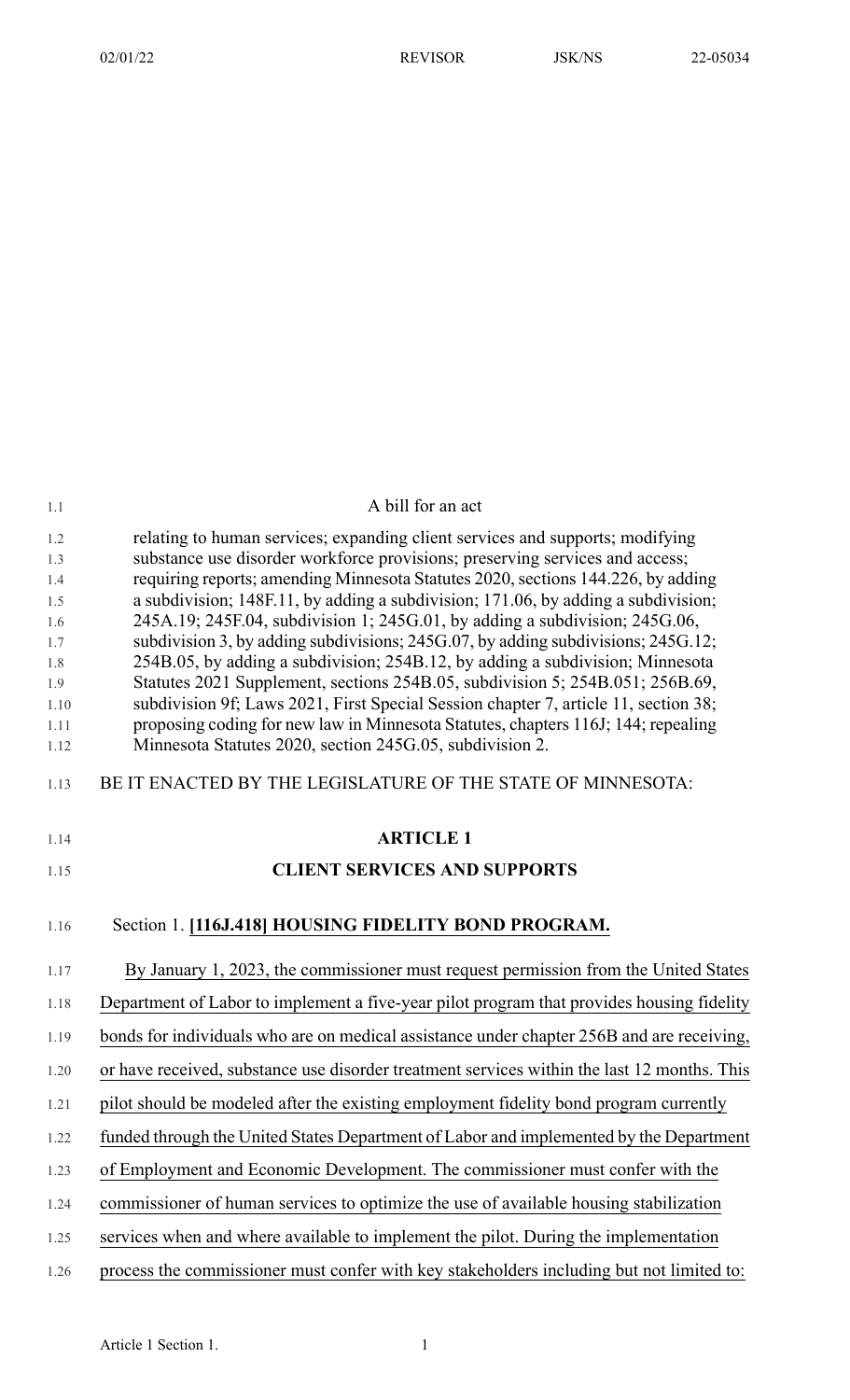| 2.1  | individuals who have been through substance use disorder treatment, family members of a              |
|------|------------------------------------------------------------------------------------------------------|
| 2.2  | person in recovery, health care treatment professionals, rental housing providers, housing           |
| 2.3  | stabilization service providers, and any other stakeholders the commissioner deems necessary.        |
| 2.4  | Sec. 2. [144,2256] CERTIFIED BIRTH RECORD FOR PERSONS ELIGIBLE FOR                                   |
| 2.5  | MEDICAL ASSISTANCE.                                                                                  |
| 2.6  | Subdivision 1. Application. A subject of a birth record who is eligible for medical                  |
| 2.7  | assistance according to chapter 256B and who has been treated for a substance use disorder           |
| 2.8  | within the last 12 months of application may apply to the state registrar or a local issuance        |
| 2.9  | office for a certified birth record according to this section. The state registrar or local issuance |
| 2.10 | office shall issue a certified birth record or statement of no vital record found to a subject       |
| 2.11 | of a birth record and waive all fees if the applicant meets the following conditions:                |
| 2.12 | (1) a completed application signed by the subject of the birth record;                               |
| 2.13 | (2) a statement that the subject of the birth record is eligible for medical assistance              |
| 2.14 | according to chapter 256B and has been treated for substance use disorder in the last 12             |
| 2.15 | months, signed by the subject of the birth record; and                                               |
| 2.16 | (3) one of the following:                                                                            |
| 2.17 | (i) an identity document listed in Minnesota Rules, part 4601.2600, subpart 8, or, at the            |
| 2.18 | discretion of the state registrar or local issuance office, listed in Minnesota Rules, part          |
| 2.19 | 4601.2600, subpart 9;                                                                                |
| 2.20 | (ii) a statement that complies with Minnesota Rules, part $4601.2600$ , subparts 6 and 7;            |
| 2.21 | $\frac{\text{or}}{\ }$                                                                               |
| 2.22 | (iii) a statement verifying that the subject of the birth record is eligible for medical             |
| 2.23 | assistance according to chapter 256B and has been treated for substance use disorder in the          |
| 2.24 | last 12 months that complies with the requirements in subdivision 2 and is from an employee          |
| 2.25 | of a human services agency that receives public funding to provide services to people with           |
| 2.26 | substance use disorders.                                                                             |
| 2.27 | Subd. 2. Individual statement. A statement verifying that a subject of a birth record is             |
| 2.28 | eligible for medical assistance according to chapter 256B and who has been treated for a             |
| 2.29 | substance use disorder within 12 months must include:                                                |
| 2.30 | (1) the following information regarding the individual providing the statement: first                |
| 2.31 | name, middle name, if any, and last name; home or business address; telephone number, if             |
| 2.32 | any; and e-mail address, if any;                                                                     |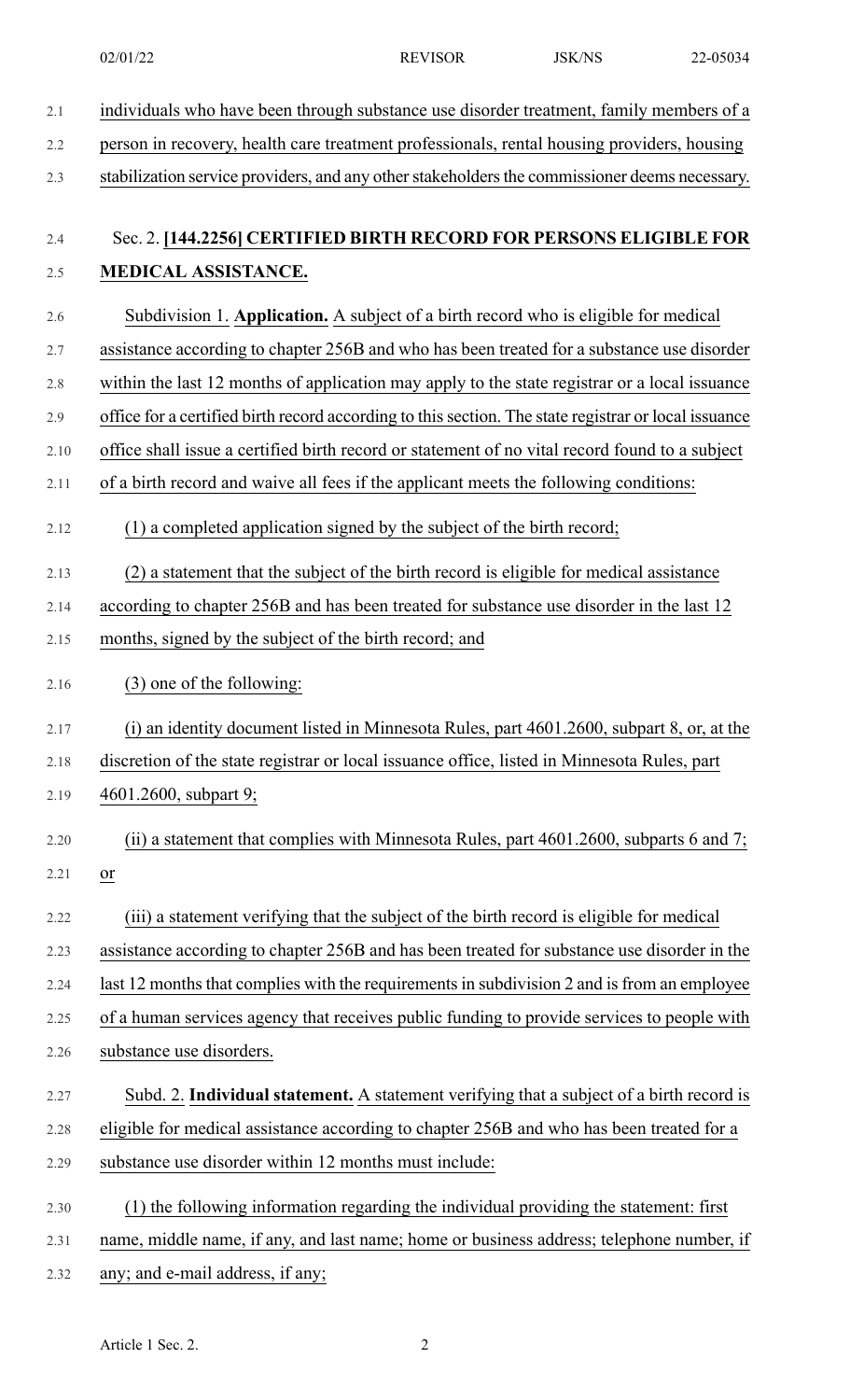02/01/22 REVISOR JSK/NS 22-05034

| 3.1  | (2) the first name, middle name, if any, and last name of the subject of the birth record;     |
|------|------------------------------------------------------------------------------------------------|
| 3.2  | and                                                                                            |
| 3.3  | (3) a statement specifying the relationship of the individual providing the statement to       |
| 3.4  | the subject of the birth record and verifying that the subject of the birth record is eligible |
| 3.5  | for medical assistance according to chapter 256B and has been treated for a substance use      |
| 3.6  | disorder within the last 12 months.                                                            |
|      |                                                                                                |
| 3.7  | Sec. 3. Minnesota Statutes 2020, section 144.226, is amended by adding a subdivision to        |
| 3.8  | read:                                                                                          |
| 3.9  | Subd. 9. Birth record fees waived for people treated for substance use disorder. A             |
| 3.10 | subject of a birth record who has been treated for a substance use disorder within the last    |
| 3.11 | 12 months and is eligible for medical assistance according to chapter 256B shall not be        |
| 3.12 | charged any of the fees specified in this section for a certified birth record or statement of |
| 3.13 | no vital record found.                                                                         |
| 3.14 | <b>EFFECTIVE DATE.</b> This section is effective January 1, 2023.                              |
|      |                                                                                                |
| 3.15 | Sec. 4. Minnesota Statutes 2020, section 171.06, is amended by adding a subdivision to         |
| 3.16 | read:                                                                                          |
| 3.17 | Subd. 8. Application; identification card or copy of driver's license. (a) A subject of        |
| 3.18 | an identification card or driver's license who is eligible for medical assistance according to |
| 3.19 | chapter 256B and who has been treated for a substance use disorder within the last 12 months   |
| 3.20 | of application may apply to the commissioner or driver's license agent for an identification   |
| 3.21 | card or driver's license according to this section. The commissioner or driver's license agent |
| 3.22 | shall issue an identification card or driver's license and waive all fees to a person who      |
| 3.23 | submits:                                                                                       |
| 3.24 | (1) a completed application signed by the subject of the identification card or driver's       |
| 3.25 | license;                                                                                       |
| 3.26 | (2) a statement that the subject of the identification card or driver's license is eligible    |
| 3.27 | for medical assistance according to chapter 256B and has been treated for substance use        |
| 3.28 | disorder in the last 12 months, signed by the subject of the identification card or driver's   |
| 3.29 | license; and                                                                                   |
|      |                                                                                                |
| 3.30 | (3) a statement verifying that the subject of the identification card or driver's license is   |
| 3.31 | eligible for medical assistance according to chapter 256B and has been treated for substance   |
| 3.32 | use disorder in the last 12 months that complies with the requirements in paragraph (b) and    |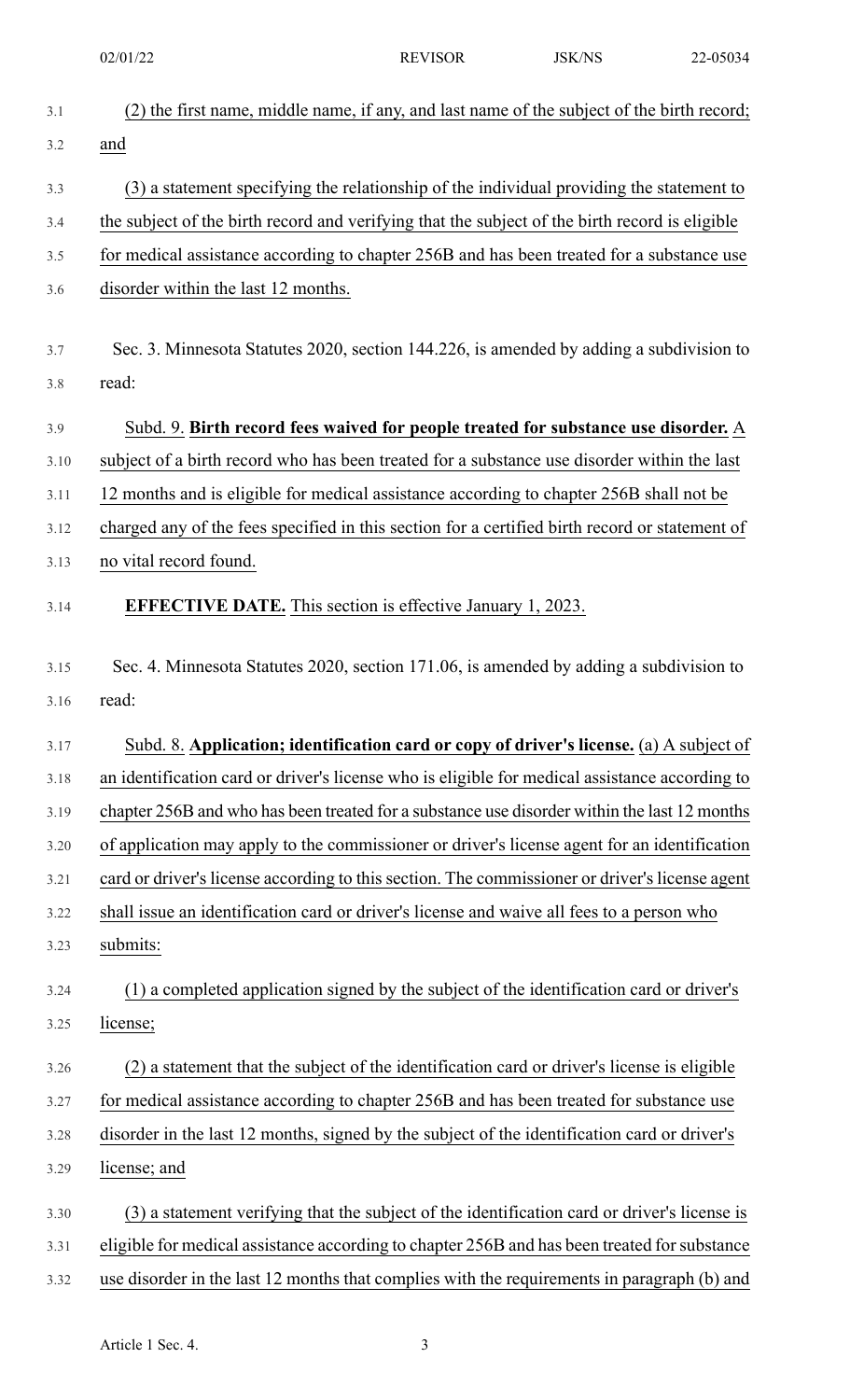| 4.1  | is from an employee of a human services agency that receives public funding to provide           |
|------|--------------------------------------------------------------------------------------------------|
| 4.2  | services to people with substance use disorders.                                                 |
| 4.3  | (b) A statement verifying that a subject of an identification card or driver's license is        |
| 4.4  | eligible for medical assistance according to chapter 256B and has been treated for a substance   |
| 4.5  | use disorder within 12 months must include:                                                      |
| 4.6  | (1) the following information regarding the individual providing the statement: first            |
| 4.7  | name, middle name, if any, and last name; home or business address; telephone number, if         |
| 4.8  | any; and e-mail address, if any;                                                                 |
| 4.9  | (2) the first name, middle name, if any, and last name of the subject of the birth record;       |
| 4.10 | and                                                                                              |
| 4.11 | (3) a statement specifying the relationship of the individual providing the statement to         |
| 4.12 | the subject of the identification card or driver's license and verifying that the subject of the |
| 4.13 | identification card or driver's license is eligible for medical assistance according to chapter  |
| 4.14 | 256B and has been treated for a substance use disorder within the last 12 months.                |
| 4.15 | (c) For identification cards and driver's licenses issued under this section:                    |
| 4.16 | (1) the commissioner must not impose a fee, surcharge, or filing fee under section 171.06,       |
| 4.17 | subdivision 2; and                                                                               |
| 4.18 | (2) a driver's license agent must not impose a filing fee under section 171.061, subdivision     |
| 4.19 | $\overline{4}$ .                                                                                 |
| 4.20 | Sec. 5. Minnesota Statutes 2020, section 245G.01, is amended by adding a subdivision to          |
| 4.21 | read:                                                                                            |
| 4.22 | Subd. 13b. Guest speaker. "Guest speaker" means an individual who works under the                |
| 4.23 | direction of the license holder to present to clients on topics in which they have expertise     |
| 4.24 | and that the license holder has determined to be beneficial to client's recovery. Tribally       |
| 4.25 | licensed programs have autonomy to identify the qualifications of their guest speakers.          |
|      |                                                                                                  |
| 4.26 | Sec. 6. Minnesota Statutes 2020, section 245G.07, is amended by adding a subdivision to          |
| 4.27 | read:                                                                                            |
| 4.28 | Subd. 1a. Transition follow-up services. (a) A client that was discharged from a                 |
| 4.29 | treatment center may, pursuant to the client's request, receive individual transition follow-up  |
| 4.30 | counseling services from the treatment center from which the client was discharged for up        |
| 4.31 | to one year following the client's discharge. The transition follow-up services must be          |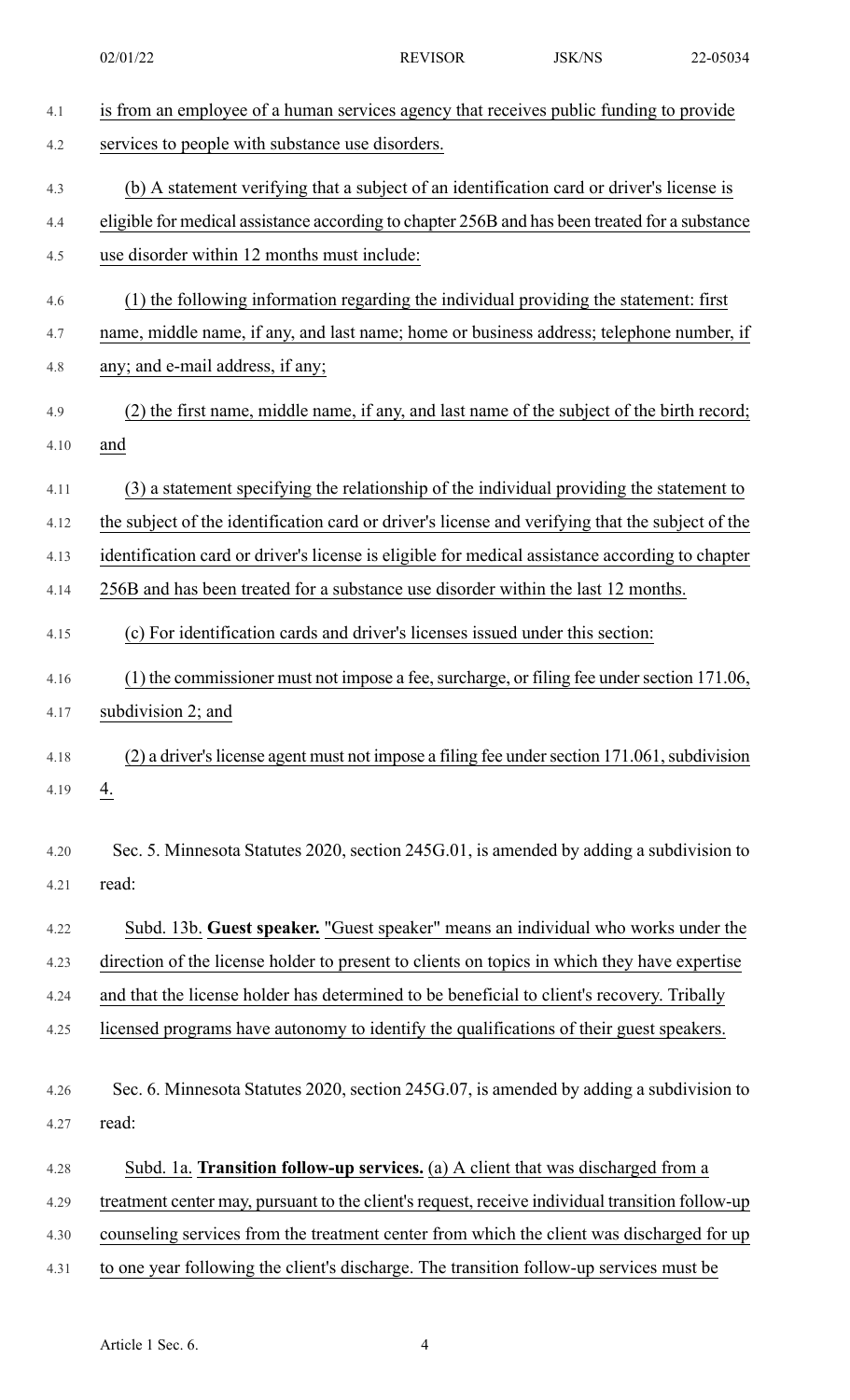5.1 designed to address the client's needs related to substance use, develop strategies to avoid 5.2 harmful substance use after discharge, and help the client obtain the services necessary to 5.3 establish or maintain a lifestyle free from the harmful effects of substance use disorder. 5.4 (b) A provider that provides transition follow-up counseling services under paragraph 5.5 (a) may bill for the services described in subdivision 1, paragraph (a), at the same rate as 5.6 for individual counseling sessions. 5.7 (c) In any given month, a client must not exceed four sessions of treatment services 5.8 under subdivision 1, paragraph (a). 5.9 (d) A provider must document in the client's file the services provided under this section. 5.10 The treatment provider need not open or reopen a treatment plan or document ongoing 5.11 progress notes in a treatment plan review as required by section 245G.06, subdivision 3. 5.12 (e) Prepaid medical assistance plans under section 256B.69 must allow members to 5.13 access this benefit at their discretion. 5.14 **EFFECTIVE DATE.** This section is effective January 1, 2023. 5.15 Sec. 7. Minnesota Statutes 2020, section 245G.07, is amended by adding a subdivision to 5.16 read: 5.17 Subd. 2a. **Transition support services.** (a) The commissioner must offer transition 5.18 support services for six months to a person who: 5.19 (1) has completed a treatment program according to section 245G.14, subdivision 3, 5.20 that required 15 or more hours of treatment services per week; and 5.21 (2) receives medical assistance under chapter 256B or services from the behavioral 5.22 health fund under chapter 254. 5.23 (b) The transition support services must include: 5.24 (1) a \$500 monthly voucher for recovery safe housing; 5.25 (2) \$500 per month for food support unless the person is eligible for more, whichever 5.26 is greater; 5.27 (3) child care up to 20 hours per week unless the person is eligible for more, whichever 5.28 is greater; and 5.29 (4) transportation services to ensure attendance at group meetings and ability to look 5.30 for work and meet needs of daily living. Transportation services must include: 5.31 (i) for persons well-served by public transit, a monthly public transit pass; or

Article 1 Sec. 7.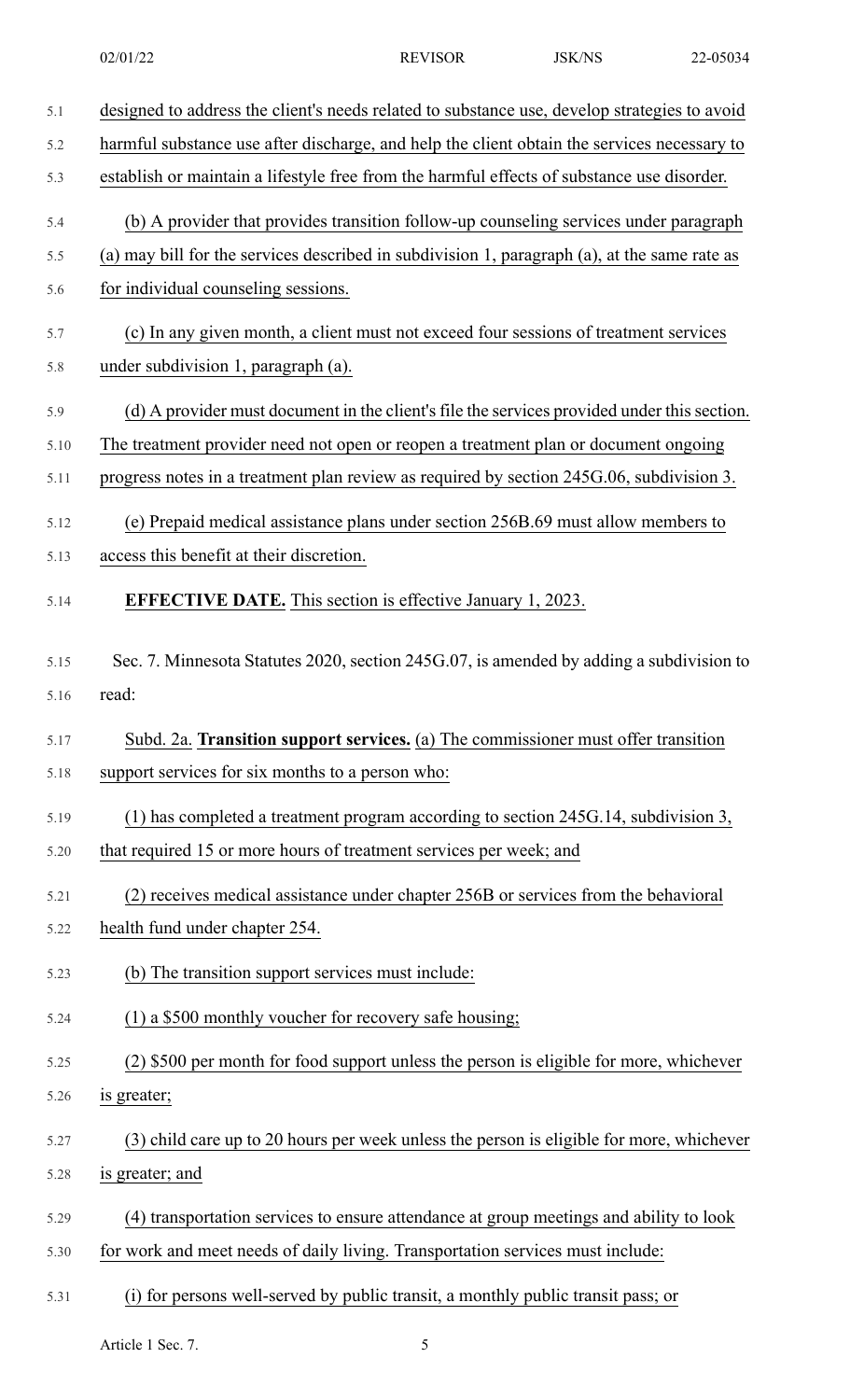## 6.1 (ii) for persons who are not well-served by public transit or who have access to personal 6.2 transportation, a \$120 gas card each month.

### 6.3 (c) The commissioner must maximize existing federal and state funding sources the

#### 6.4 person is eligible for to implement this subdivision and may not count these benefits as

- 6.5 income for the purposes of qualifying for public assistance programs.
- 6.6 (d) These transition services are provided to eligible recipients for the full duration of
- 6.7 six months regardless of public assistance eligibility during the six month period of time.
- 6.8 Sec. 8. Minnesota Statutes 2020, section 245G.12, is amended to read:

#### 6.9 **245G.12 PROVIDER POLICIES AND PROCEDURES.**

6.10 A license holder must develop a written policies and procedures manual, indexed 6.11 according to section 245A.04, subdivision 14, paragraph (c), that provides staff members 6.12 immediate access to all policies and procedures and provides a client and other authorized 6.13 parties access to all policies and procedures. The manual must contain the following 6.14 materials:

6.15 (1) assessment and treatment planning policies, including screening for mental health 6.16 concerns and treatment objectives related to the client's identified mental health concerns 6.17 in the client's treatment plan;

6.18 (2) policies and procedures regarding HIV according to section 245A.19;

6.19 (3) the license holder's methods and resources to provide information on tuberculosis 6.20 and tuberculosis screening to each client and to report a known tuberculosis infection 6.21 according to section 144.4804;

6.22 (4) personnel policies according to section 245G.13;

6.23 (5) policies and procedures that protect a client's rights according to section 245G.15;

- 6.24 (6) a medical services plan according to section 245G.08;
- 6.25 (7) emergency procedures according to section 245G.16;
- $6.26$  (8) policies and procedures for maintaining client records according to section 245G.09;
- 6.27 (9) procedures for reporting the maltreatment of minors according to chapter 260E, and 6.28 vulnerable adults according to sections 245A.65, 626.557, and 626.5572;
- 6.29 (10) a description of treatment services that: (i) includes the amount and type of services 6.30 provided; (ii) identifies which services meet the definition of group counseling undersection
- 6.31 245G.01, subdivision 13a; and (iii) identifies which groups and topics a guest speaker could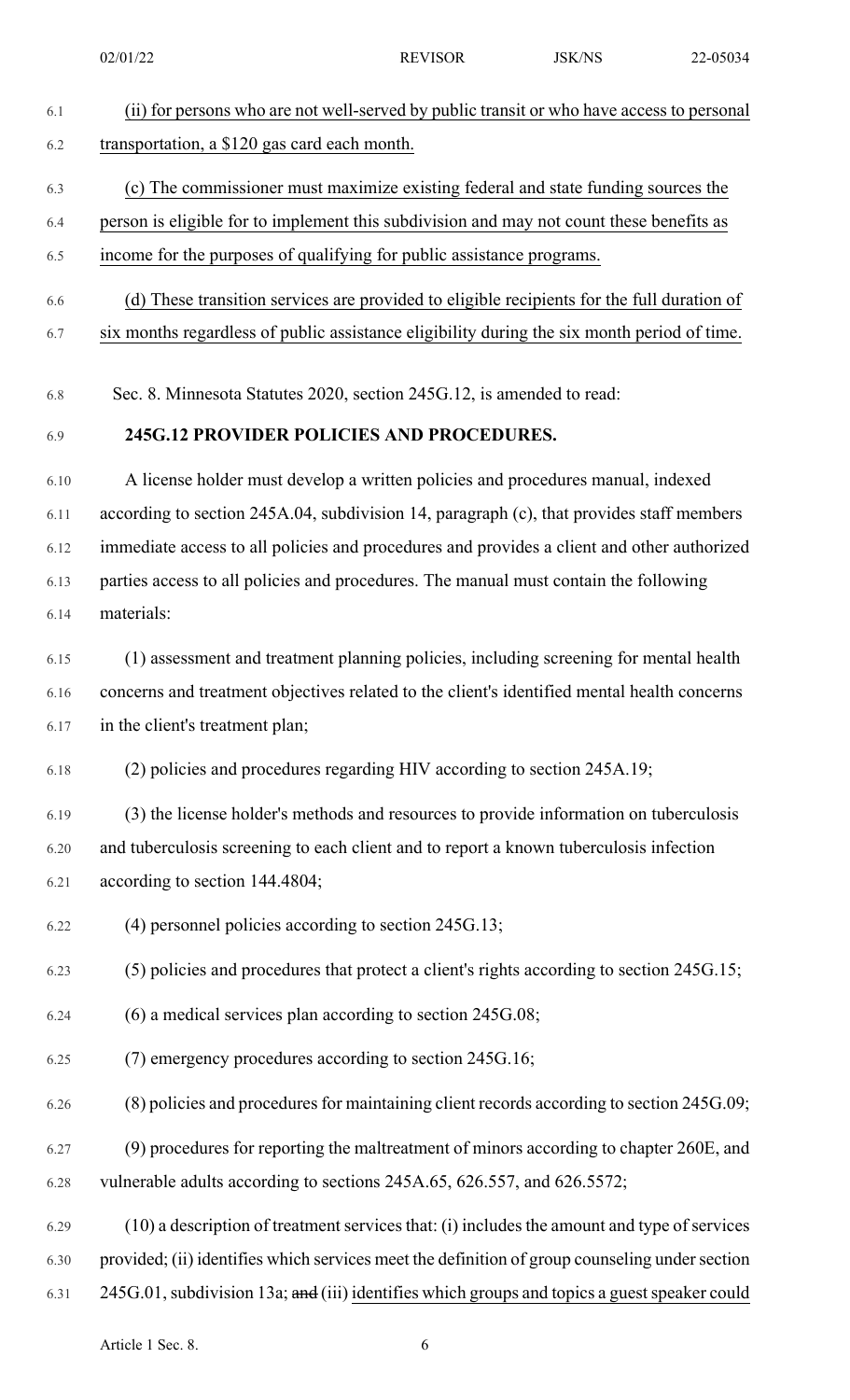02/01/22 REVISOR JSK/NS 22-05034

| 7.1  | provide services under the direction of a licensed alcohol and drug counselor; and (iv)       |
|------|-----------------------------------------------------------------------------------------------|
| 7.2  | defines the program's treatment week;                                                         |
| 7.3  | (11) the methods used to achieve desired client outcomes;                                     |
| 7.4  | $(12)$ the hours of operation; and                                                            |
| 7.5  | (13) the target population served.                                                            |
| 7.6  | Sec. 9. Minnesota Statutes 2021 Supplement, section 254B.051, is amended to read:             |
| 7.7  | 254B.051 SUBSTANCE USE DISORDER TREATMENT EFFECTIVENESS.                                      |
| 7.8  | Subdivision 1. Commissioner to collect additional data. In addition to the substance          |
| 7.9  | use disorder treatment program performance outcome measures that the commissioner of          |
| 7.10 | human services collects annually from treatment providers, the commissioner shall request     |
| 7.11 | additional data from programs that receive appropriations from the behavioral health fund.    |
| 7.12 | This data shall include number of client readmissions six months after release from inpatient |
| 7.13 | treatment, and the cost of treatment per person for each program receiving behavioral health  |
| 7.14 | funds. The commissioner may must post this data on the department website.                    |
| 7.15 | Subd. 2. Data to be provided. All data collected by the commissioner from substance           |
| 7.16 | use disorder treatment providers, including but not limited to: claims, the drug and alcohol  |
| 7.17 | abuse normative evaluation system, the utilization management system, the demonstration       |
| 7.18 | project, and cost reporting must be made available to substance use disorder treatment        |
| 7.19 | providers. The commissioner must provide the data in a format that complies with chapter      |
| 7.20 | 13 in an electronic format that permits providers to access all information provided by them  |
| 7.21 | to the commissioner at least annually. The commissioner must provide for a feature in         |
| 7.22 | reporting data to substance use disorder providers that allows them to compare their          |
| 7.23 | performance against other providers. The commissioner must work with substance use            |
| 7.24 | disorder providers to design the reporting system and format of data availability for the     |
| 7.25 | purposes of improving the efficiency and effectiveness of substance use disorder program      |
| 7.26 | services.                                                                                     |
| 7.27 | <b>ARTICLE 2</b>                                                                              |
| 7.28 | <b>WORKFORCE</b>                                                                              |
| 7.29 | Section 1. Minnesota Statutes 2020, section 148F.11, is amended by adding a subdivision       |
| 7.30 | to read:                                                                                      |
| 7.31 | Subd. 2a. Former students. (a) A former student may practice alcohol and drug                 |
| 7.32 | counseling for 90 days from the former student's degree conferral date from an accredited     |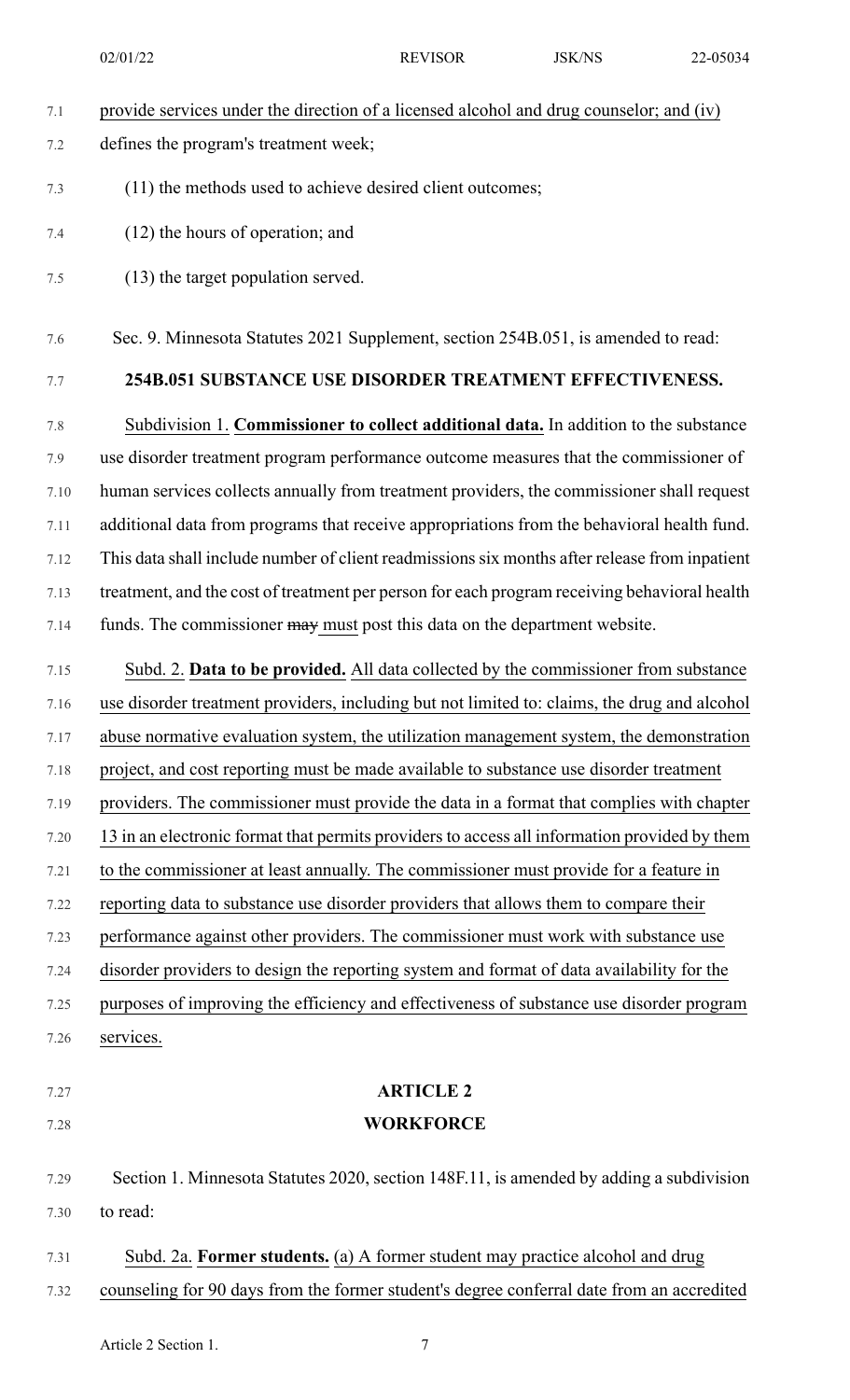| an alcohol and drug counseling course from an accredited school or educational program.<br>The former student's practice must be supervised by a supervisor.<br>(b) The former student's right to practice automatically expires after 90 days from the<br>former student's degree conferral date or date of last course credit, whichever occurs last.<br>Sec. 2. Minnesota Statutes 2020, section 245A.19, is amended to read:<br>245A.19 HIV TRAINING IN CHEMICAL DEPENDENCY TREATMENT<br>PROGRAM.<br>(a) Applicants and license holders for chemical dependency residential and nonresidential<br>programs must demonstrate compliance with HIV minimum standards prior to before their<br>application being is complete. The HIV minimum standards contained in the HIV-1<br>Guidelines for chemical dependency treatment and care programs in Minnesota are not<br>subject to rulemaking.<br>(b) Ninety days after April 29, 1992, The applicant or license holder shall orient all<br>chemical dependency treatment staff and clients to the HIV minimum standards. Thereafter,<br>orientation shall be provided to all staff and clients, within 72 hours of employment or<br>admission to the program. In-service training shall be provided to all staff on at least an<br>annual basis and the license holder shall maintain records of training and attendance.<br>(c) The license holder shall maintain a list of referral sources for the purpose of making<br>necessary referrals of clients to HIV-related services. The list of referral services shall be |  |
|-----------------------------------------------------------------------------------------------------------------------------------------------------------------------------------------------------------------------------------------------------------------------------------------------------------------------------------------------------------------------------------------------------------------------------------------------------------------------------------------------------------------------------------------------------------------------------------------------------------------------------------------------------------------------------------------------------------------------------------------------------------------------------------------------------------------------------------------------------------------------------------------------------------------------------------------------------------------------------------------------------------------------------------------------------------------------------------------------------------------------------------------------------------------------------------------------------------------------------------------------------------------------------------------------------------------------------------------------------------------------------------------------------------------------------------------------------------------------------------------------------------------------------------------------------------------------------|--|
|                                                                                                                                                                                                                                                                                                                                                                                                                                                                                                                                                                                                                                                                                                                                                                                                                                                                                                                                                                                                                                                                                                                                                                                                                                                                                                                                                                                                                                                                                                                                                                             |  |
|                                                                                                                                                                                                                                                                                                                                                                                                                                                                                                                                                                                                                                                                                                                                                                                                                                                                                                                                                                                                                                                                                                                                                                                                                                                                                                                                                                                                                                                                                                                                                                             |  |
|                                                                                                                                                                                                                                                                                                                                                                                                                                                                                                                                                                                                                                                                                                                                                                                                                                                                                                                                                                                                                                                                                                                                                                                                                                                                                                                                                                                                                                                                                                                                                                             |  |
|                                                                                                                                                                                                                                                                                                                                                                                                                                                                                                                                                                                                                                                                                                                                                                                                                                                                                                                                                                                                                                                                                                                                                                                                                                                                                                                                                                                                                                                                                                                                                                             |  |
|                                                                                                                                                                                                                                                                                                                                                                                                                                                                                                                                                                                                                                                                                                                                                                                                                                                                                                                                                                                                                                                                                                                                                                                                                                                                                                                                                                                                                                                                                                                                                                             |  |
|                                                                                                                                                                                                                                                                                                                                                                                                                                                                                                                                                                                                                                                                                                                                                                                                                                                                                                                                                                                                                                                                                                                                                                                                                                                                                                                                                                                                                                                                                                                                                                             |  |
|                                                                                                                                                                                                                                                                                                                                                                                                                                                                                                                                                                                                                                                                                                                                                                                                                                                                                                                                                                                                                                                                                                                                                                                                                                                                                                                                                                                                                                                                                                                                                                             |  |
|                                                                                                                                                                                                                                                                                                                                                                                                                                                                                                                                                                                                                                                                                                                                                                                                                                                                                                                                                                                                                                                                                                                                                                                                                                                                                                                                                                                                                                                                                                                                                                             |  |
|                                                                                                                                                                                                                                                                                                                                                                                                                                                                                                                                                                                                                                                                                                                                                                                                                                                                                                                                                                                                                                                                                                                                                                                                                                                                                                                                                                                                                                                                                                                                                                             |  |
|                                                                                                                                                                                                                                                                                                                                                                                                                                                                                                                                                                                                                                                                                                                                                                                                                                                                                                                                                                                                                                                                                                                                                                                                                                                                                                                                                                                                                                                                                                                                                                             |  |
|                                                                                                                                                                                                                                                                                                                                                                                                                                                                                                                                                                                                                                                                                                                                                                                                                                                                                                                                                                                                                                                                                                                                                                                                                                                                                                                                                                                                                                                                                                                                                                             |  |
|                                                                                                                                                                                                                                                                                                                                                                                                                                                                                                                                                                                                                                                                                                                                                                                                                                                                                                                                                                                                                                                                                                                                                                                                                                                                                                                                                                                                                                                                                                                                                                             |  |
|                                                                                                                                                                                                                                                                                                                                                                                                                                                                                                                                                                                                                                                                                                                                                                                                                                                                                                                                                                                                                                                                                                                                                                                                                                                                                                                                                                                                                                                                                                                                                                             |  |
|                                                                                                                                                                                                                                                                                                                                                                                                                                                                                                                                                                                                                                                                                                                                                                                                                                                                                                                                                                                                                                                                                                                                                                                                                                                                                                                                                                                                                                                                                                                                                                             |  |
|                                                                                                                                                                                                                                                                                                                                                                                                                                                                                                                                                                                                                                                                                                                                                                                                                                                                                                                                                                                                                                                                                                                                                                                                                                                                                                                                                                                                                                                                                                                                                                             |  |
|                                                                                                                                                                                                                                                                                                                                                                                                                                                                                                                                                                                                                                                                                                                                                                                                                                                                                                                                                                                                                                                                                                                                                                                                                                                                                                                                                                                                                                                                                                                                                                             |  |
|                                                                                                                                                                                                                                                                                                                                                                                                                                                                                                                                                                                                                                                                                                                                                                                                                                                                                                                                                                                                                                                                                                                                                                                                                                                                                                                                                                                                                                                                                                                                                                             |  |
|                                                                                                                                                                                                                                                                                                                                                                                                                                                                                                                                                                                                                                                                                                                                                                                                                                                                                                                                                                                                                                                                                                                                                                                                                                                                                                                                                                                                                                                                                                                                                                             |  |
|                                                                                                                                                                                                                                                                                                                                                                                                                                                                                                                                                                                                                                                                                                                                                                                                                                                                                                                                                                                                                                                                                                                                                                                                                                                                                                                                                                                                                                                                                                                                                                             |  |
| updated at least annually.                                                                                                                                                                                                                                                                                                                                                                                                                                                                                                                                                                                                                                                                                                                                                                                                                                                                                                                                                                                                                                                                                                                                                                                                                                                                                                                                                                                                                                                                                                                                                  |  |
| (d) Written policies and procedures, consistent with HIV minimum standards, shall be                                                                                                                                                                                                                                                                                                                                                                                                                                                                                                                                                                                                                                                                                                                                                                                                                                                                                                                                                                                                                                                                                                                                                                                                                                                                                                                                                                                                                                                                                        |  |
| developed and followed by the license holder. All policies and procedures concerning HIV                                                                                                                                                                                                                                                                                                                                                                                                                                                                                                                                                                                                                                                                                                                                                                                                                                                                                                                                                                                                                                                                                                                                                                                                                                                                                                                                                                                                                                                                                    |  |
| minimum standards shall be approved by the commissioner. The commissioner shall provide                                                                                                                                                                                                                                                                                                                                                                                                                                                                                                                                                                                                                                                                                                                                                                                                                                                                                                                                                                                                                                                                                                                                                                                                                                                                                                                                                                                                                                                                                     |  |
| training on HIV minimum standards to applicants must outline the content required in the                                                                                                                                                                                                                                                                                                                                                                                                                                                                                                                                                                                                                                                                                                                                                                                                                                                                                                                                                                                                                                                                                                                                                                                                                                                                                                                                                                                                                                                                                    |  |
| annual staff training under paragraph (b).                                                                                                                                                                                                                                                                                                                                                                                                                                                                                                                                                                                                                                                                                                                                                                                                                                                                                                                                                                                                                                                                                                                                                                                                                                                                                                                                                                                                                                                                                                                                  |  |
| (e) The commissioner may permit variances from the requirements in this section. License                                                                                                                                                                                                                                                                                                                                                                                                                                                                                                                                                                                                                                                                                                                                                                                                                                                                                                                                                                                                                                                                                                                                                                                                                                                                                                                                                                                                                                                                                    |  |
| holders seeking variances must follow the procedures in section 245A.04, subdivision 9.                                                                                                                                                                                                                                                                                                                                                                                                                                                                                                                                                                                                                                                                                                                                                                                                                                                                                                                                                                                                                                                                                                                                                                                                                                                                                                                                                                                                                                                                                     |  |
| Sec. 3. Minnesota Statutes 2021 Supplement, section 254B.05, subdivision 5, is amended                                                                                                                                                                                                                                                                                                                                                                                                                                                                                                                                                                                                                                                                                                                                                                                                                                                                                                                                                                                                                                                                                                                                                                                                                                                                                                                                                                                                                                                                                      |  |
| to read:                                                                                                                                                                                                                                                                                                                                                                                                                                                                                                                                                                                                                                                                                                                                                                                                                                                                                                                                                                                                                                                                                                                                                                                                                                                                                                                                                                                                                                                                                                                                                                    |  |
| Subd. 5. Rate requirements. (a) The commissioner shall establish rates for substance                                                                                                                                                                                                                                                                                                                                                                                                                                                                                                                                                                                                                                                                                                                                                                                                                                                                                                                                                                                                                                                                                                                                                                                                                                                                                                                                                                                                                                                                                        |  |
| use disorder services and service enhancements funded under this chapter.                                                                                                                                                                                                                                                                                                                                                                                                                                                                                                                                                                                                                                                                                                                                                                                                                                                                                                                                                                                                                                                                                                                                                                                                                                                                                                                                                                                                                                                                                                   |  |
| Article 2 Sec. 3.<br>8                                                                                                                                                                                                                                                                                                                                                                                                                                                                                                                                                                                                                                                                                                                                                                                                                                                                                                                                                                                                                                                                                                                                                                                                                                                                                                                                                                                                                                                                                                                                                      |  |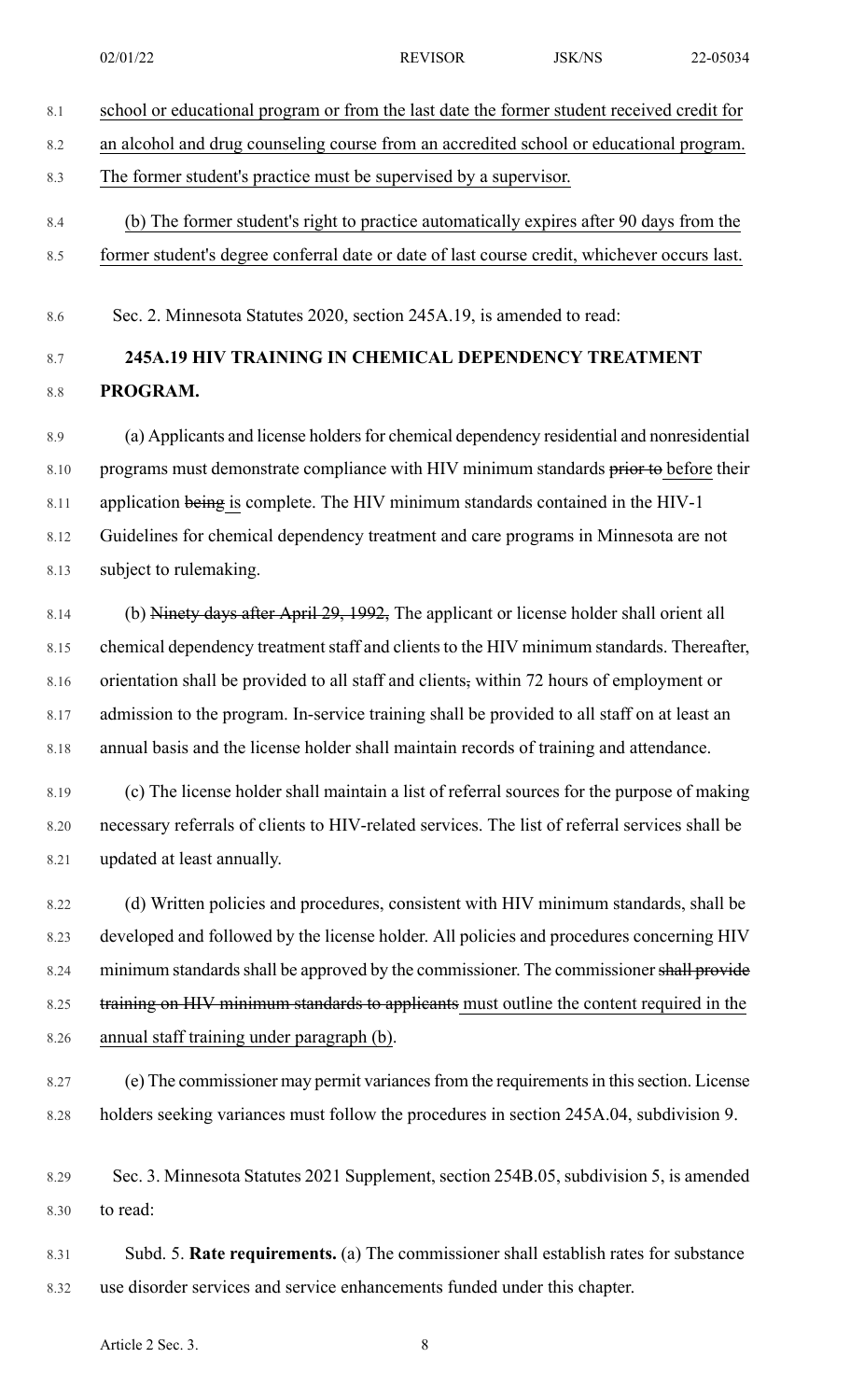02/01/22 REVISOR JSK/NS 22-05034

| 9.1  | (b) Eligible substance use disorder treatment services include:                                  |
|------|--------------------------------------------------------------------------------------------------|
| 9.2  | (1) outpatient treatment services that are licensed according to sections 245G.01 to             |
| 9.3  | 245G.17, or applicable tribal license;                                                           |
| 9.4  | (2) comprehensive assessments provided according to sections 245.4863, paragraph (a),            |
| 9.5  | and 245G.05;                                                                                     |
| 9.6  | $(3)$ eare treatment coordination services provided according to section 245G.07,                |
| 9.7  | subdivision 1, paragraph $(a)$ , clause $(5)$ ;                                                  |
| 9.8  | (4) peer recovery support services provided according to section 245G.07, subdivision            |
| 9.9  | 2, clause $(8)$ ;                                                                                |
|      |                                                                                                  |
| 9.10 | (5) on July 1, 2019, or upon federal approval, whichever is later, withdrawal management         |
| 9.11 | services provided according to chapter 245F;                                                     |
| 9.12 | (6) medication-assisted therapy services that are licensed according to sections 245G.01         |
| 9.13 | to 245G.17 and 245G.22, or applicable Tribal license;                                            |
| 9.14 | (7) medication-assisted therapy plus enhanced treatment services that meet the                   |
| 9.15 | requirements of clause (6) and provide nine hours of clinical services each week;                |
| 9.16 | (8) high, medium, and low intensity residential treatment services that are licensed             |
| 9.17 | according to sections 245G.01 to 245G.17 and 245G.21 or applicable Tribal license which          |
| 9.18 | that provide, respectively, 30, 15, and five hours of clinical services each treatment week.     |
| 9.19 | A license holder that is unable to provide all residential treatment services because a client   |
| 9.20 | missed services remains eligible to bill for the client's intensity level of services under this |
| 9.21 | clause if the license holder can document the reason the client missed services and the          |
| 9.22 | interventions done to address the client's absence. Hours in a treatment week may be reduced     |
| 9.23 | in observance of federally recognized holidays;                                                  |
| 9.24 | (9) hospital-based treatment services that are licensed according to sections 245G.01 to         |
| 9.25 | 245G.17 or applicable Tribal license and licensed as a hospital under sections 144.50 to         |
| 9.26 | 144.56;                                                                                          |
| 9.27 | (10) adolescent treatment programs that are licensed as outpatient treatment programs            |
| 9.28 | according to sections 245G.01 to 245G.18 or as residential treatment programs according          |
| 9.29 | to Minnesota Rules, parts 2960.0010 to 2960.0220, and 2960.0430 to 2960.0490, or                 |
| 9.30 | applicable Tribal license;                                                                       |
| 9.31 | (11) high-intensity residential treatment services that are licensed according to sections       |
| 9.32 | 245G.01 to 245G.17 and 245G.21 or applicable Tribal license, which that provide 30 hours         |
|      |                                                                                                  |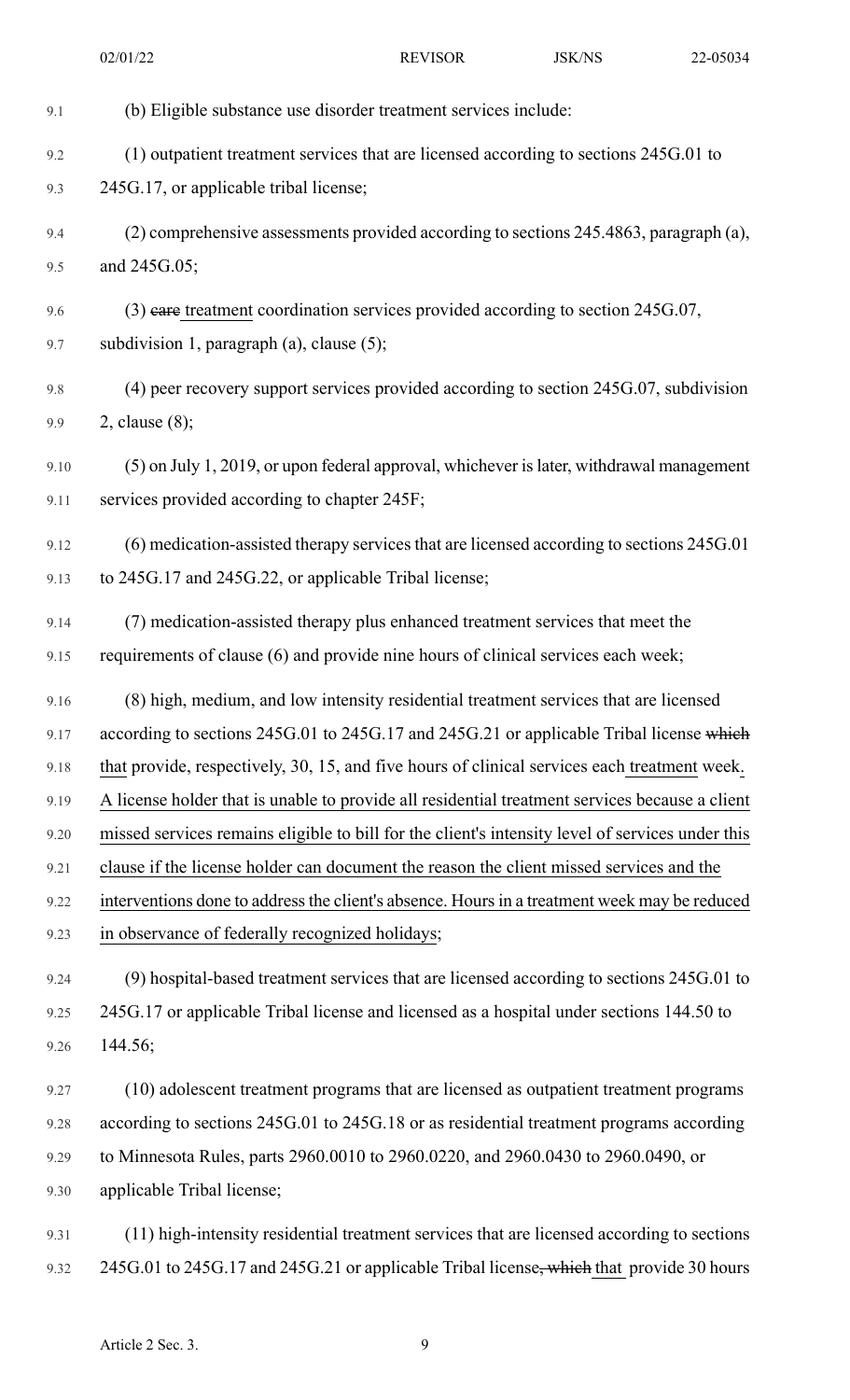| 10.1  | of clinical services each week provided by a state-operated vendor or to clients who have              |
|-------|--------------------------------------------------------------------------------------------------------|
| 10.2  | been civilly committed to the commissioner, present the most complex and difficult care                |
| 10.3  | needs, and are a potential threat to the community; and                                                |
| 10.4  | (12) room and board facilities that meet the requirements of subdivision 1a.                           |
| 10.5  | (c) The commissioner shall establish higher rates for programs that meet the requirements              |
| 10.6  | of paragraph (b) and one of the following additional requirements:                                     |
| 10.7  | (1) programs that serve parents with their children if the program:                                    |
| 10.8  | (i) provides on-site child care during the hours of treatment activity that:                           |
| 10.9  | (A) is licensed under chapter 245A as a child care center under Minnesota Rules, chapter               |
| 10.10 | 9503; or                                                                                               |
| 10.11 | (B) meets the licensure exclusion criteria of section 245A.03, subdivision 2, paragraph                |
| 10.12 | (a), clause $(6)$ , and meets the requirements under section 245G.19, subdivision 4; or                |
| 10.13 | (ii) arranges for off-site child care during hours of treatment activity at a facility that is         |
| 10.14 | licensed under chapter 245A as:                                                                        |
| 10.15 | (A) a child care center under Minnesota Rules, chapter 9503; or                                        |
| 10.16 | (B) a family child care home under Minnesota Rules, chapter 9502;                                      |
| 10.17 | (2) culturally specific or culturally responsive programs as defined in section 254B.01,               |
| 10.18 | subdivision 4a;                                                                                        |
| 10.19 | (3) disability responsive programs as defined in section 254B.01, subdivision 4b;                      |
| 10.20 | (4) programs that offer medical services delivered by appropriately credentialed health                |
| 10.21 | care staff in an amount equal to two hours per client per week if the medical needs of the             |
| 10.22 | client and the nature and provision of any medical services provided are documented in the             |
| 10.23 | client file; or                                                                                        |
| 10.24 | (5) programs that offer services to individuals with co-occurring mental health and                    |
| 10.25 | chemical dependency problems if:                                                                       |
| 10.26 | (i) the program meets the co-occurring requirements in section 245G.20;                                |
| 10.27 | (ii) 25 percent of the employee sufficient counseling staff who are licensed mental health             |
| 10.28 | professionals, as defined in section 245.462, subdivision 18, clauses $(1)$ to $(6)$ , or are students |
| 10.29 | or licensing candidates under the supervision of a licensed alcohol and drug counselor                 |
| 10.30 | supervisor and licensed mental health professional, except that no more than 50 percent of             |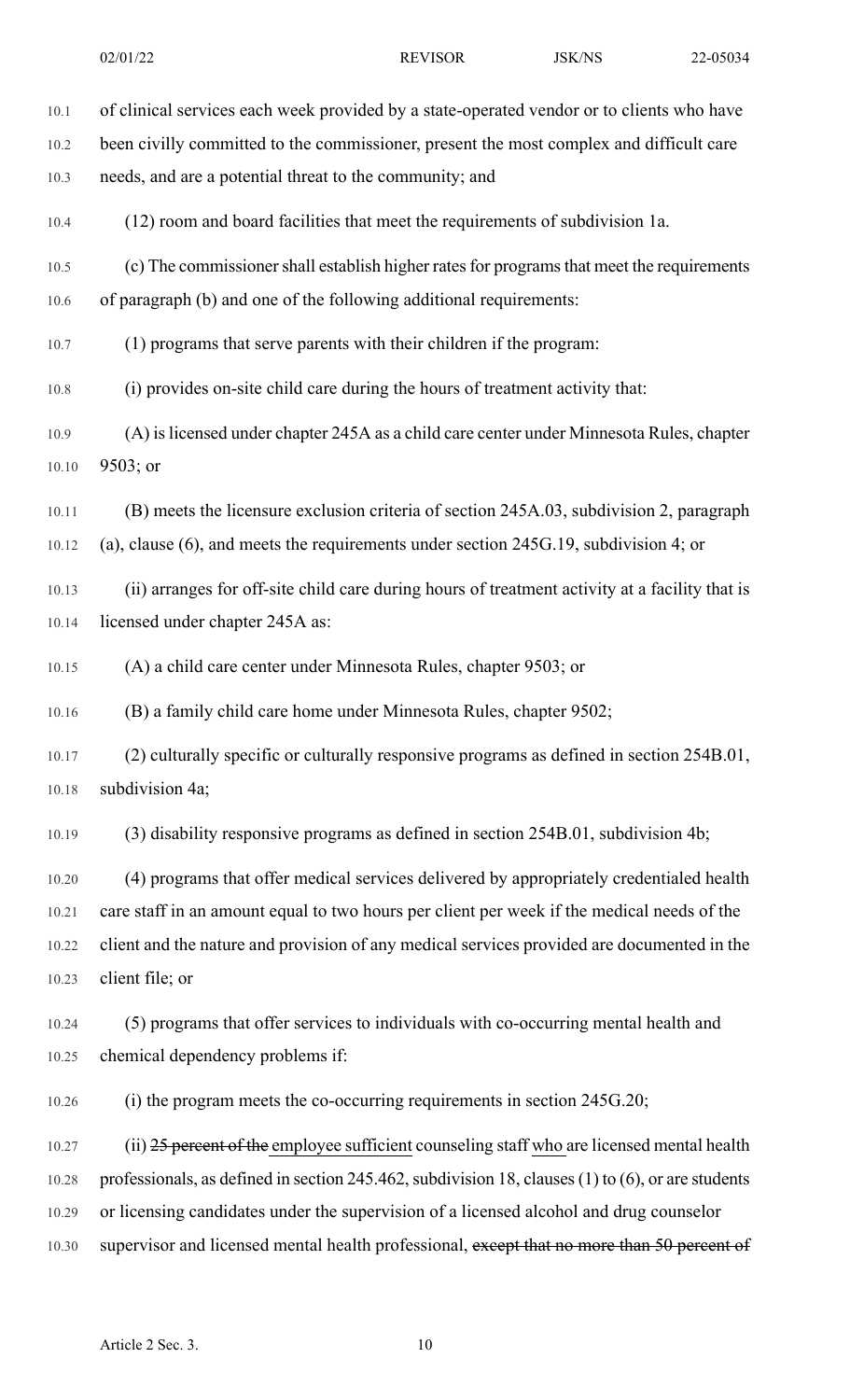11.1 the mental health staff may be students or licensing candidates with time documented to be 11.2 directly related to provisions of co-occurring to meet the need for client services;

11.3 (iii) clients scoring positive on a standardized mental health screen receive a mental 11.4 health diagnostic assessment within ten days of admission;

11.5 (iv) the program has standards for multidisciplinary case review that include a monthly 11.6 review for each client that, at a minimum, includes a licensed mental health professional 11.7 and licensed alcohol and drug counselor, and their involvement in the review is documented;

11.8 (v) family education is offered that addresses mental health and substance abuse disorders 11.9 and the interaction between the two; and

11.10 (vi) co-occurring counseling staff shall receive eight hours of co-occurring disorder 11.11 training annually.

11.12 (d) In order To be eligible for a higher rate under paragraph (c), clause (1), a program 11.13 that provides arrangements for off-site child care must maintain current documentation at 11.14 the chemical dependency facility of the child care provider's current licensure to provide 11.15 child care services. Programs that provide child care according to paragraph (c), clause (1), 11.16 must be deemed in compliance with the licensing requirements in section 245G.19.

11.17 (e) Adolescent residential programs that meet the requirements of Minnesota Rules, 11.18 parts 2960.0430 to 2960.0490 and 2960.0580 to 2960.0690, are exempt from the requirements 11.19 in paragraph (c), clause  $(4)$ , items  $(i)$  to  $(iv)$ .

11.20 (f) Subject to federal approval, substance use disorder services that are otherwise covered 11.21 as direct face-to-face services may be provided via telehealth as defined in section 256B.0625, 11.22 subdivision 3b. The use of telehealth to deliver services must be medically appropriate to 11.23 the condition and needs of the person being served. Reimbursement shall be at the same 11.24 rates and under the same conditions that would otherwise apply to direct face-to-face services.

11.25 (g) For the purpose of reimbursement under thissection,substance use disorder treatment 11.26 services provided in a group setting without a group participant maximum or maximum 11.27 client to staff ratio under chapter 245G shall not exceed a client to staff ratio of 48 to one. 11.28 At least one of the attending staff must meet the qualifications as established under this 11.29 chapter for the type of treatment service provided. A recovery peer may not be included as 11.30 part of the staff ratio.

11.31 (h) Payment for outpatient substance use disorder services that are licensed according 11.32 to sections 245G.01 to 245G.17 is limited to six hours per day or 30 hours per week unless 11.33 prior authorization of a greater number of hours is obtained from the commissioner.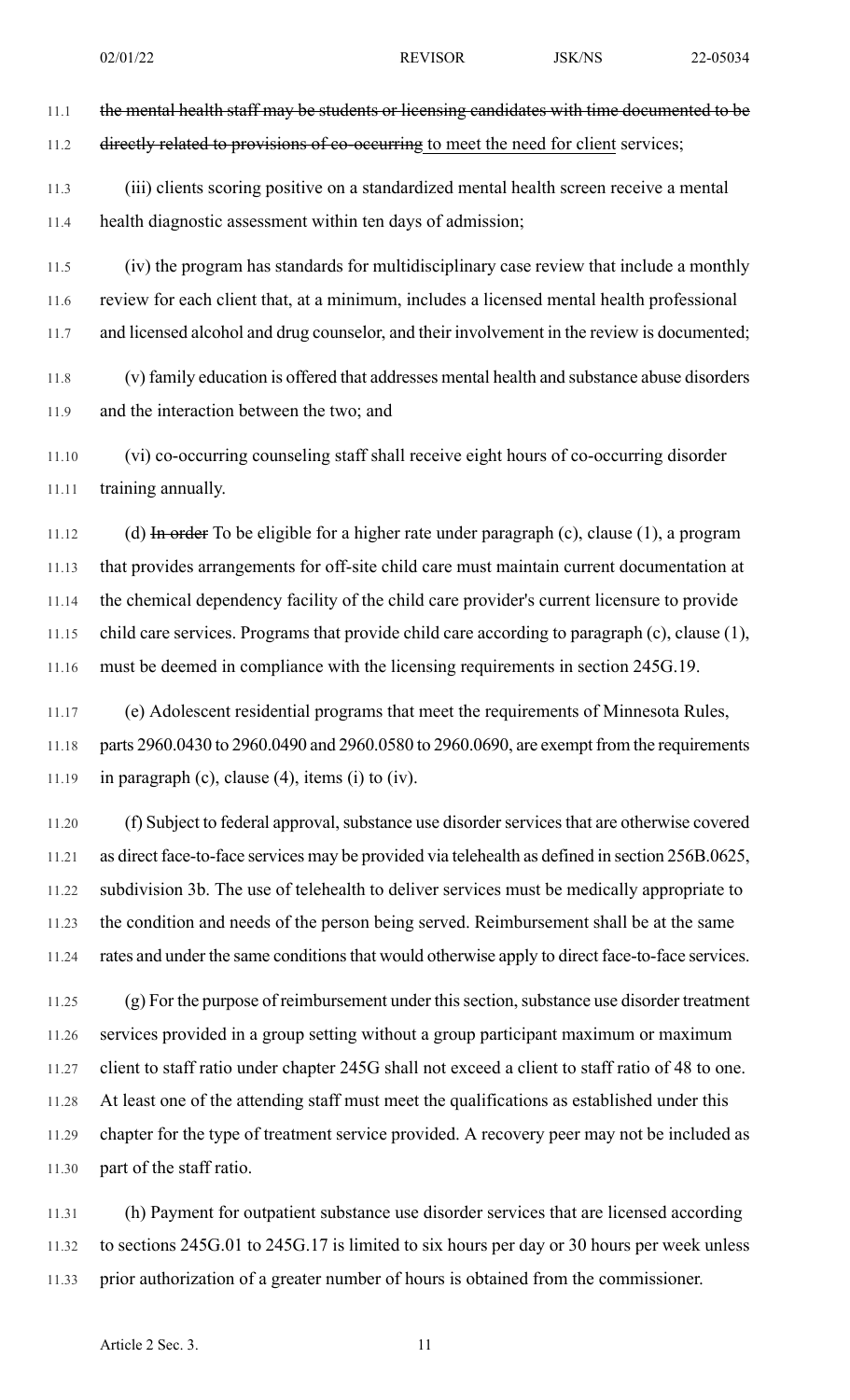12.1 (i) Programs using a qualified guest speaker will maintain documentation of the person's

12.2 qualifications to present to clients on a topic the program has determined to be of value to 12.3 its clients. A qualified counselor will be present during the delivery of content and will be 12.4 responsible for documentation of the group. 12.5 Sec. 4. Minnesota Statutes 2020, section 254B.05, is amended by adding a subdivision to 12.6 read: 12.7 Subd. 6. **Automatic inflation adjustment.** (a) Beginning on or before July 1, 2024, and 12.8 each year thereafter, the commissioner must adjust the base rate for services under this 12.9 section and section 256B.0759, subdivision 6, for inflation based on the CPI-U for the prior 12.10 calendar year until the new comprehensive rate framework under Laws 2021, First Special 12.11 Session chapter 7, article 17, section 18, for substance use disorder residential and outpatient 12.12 services is implemented. By February 1, 2024, the commissioner must report annually to 12.13 the chairs and ranking minority members of the legislative committees and divisions with 12.14 jurisdiction over health and human services policy and finance the status of the framework 12.15 implementation. 12.16 (b) This subdivision expires the day following the implementation of the new 12.17 comprehensive rate framework under Laws 2021, First Special Session chapter 7, article 12.18 17, section 18. The commissioner of human services must notify the revisor of statutes when 12.19 the new comprehensive rate framework is implemented. 12.20 Sec. 5. Minnesota Statutes 2020, section 254B.12, is amended by adding a subdivision to 12.21 read: 12.22 Subd. 5. **Chemical dependency provider rate increase for 2022.** For the chemical 12.23 dependency services listed in section 254B.05, subdivision 5, and provided on or after July 12.24 1, 2022, payment rates must be increased by ten percent over the rates in effect on January 12.25 1, 2022, for vendors who meet the requirements of section 254B.05. 12.26 **ARTICLE 3** 12.27 **SERVICE PRESERVATION AND ACCESS** 12.28 Section 1. Minnesota Statutes 2020, section 245F.04, subdivision 1, is amended to read: 12.29 Subdivision 1. **General application and license requirements.** An applicant for licensure 12.30 as a clinically managed withdrawal management program or medically monitored withdrawal 12.31 management program must meet the following requirements, except where otherwise noted. 12.32 All programs must comply with federal requirements and the general requirements in sections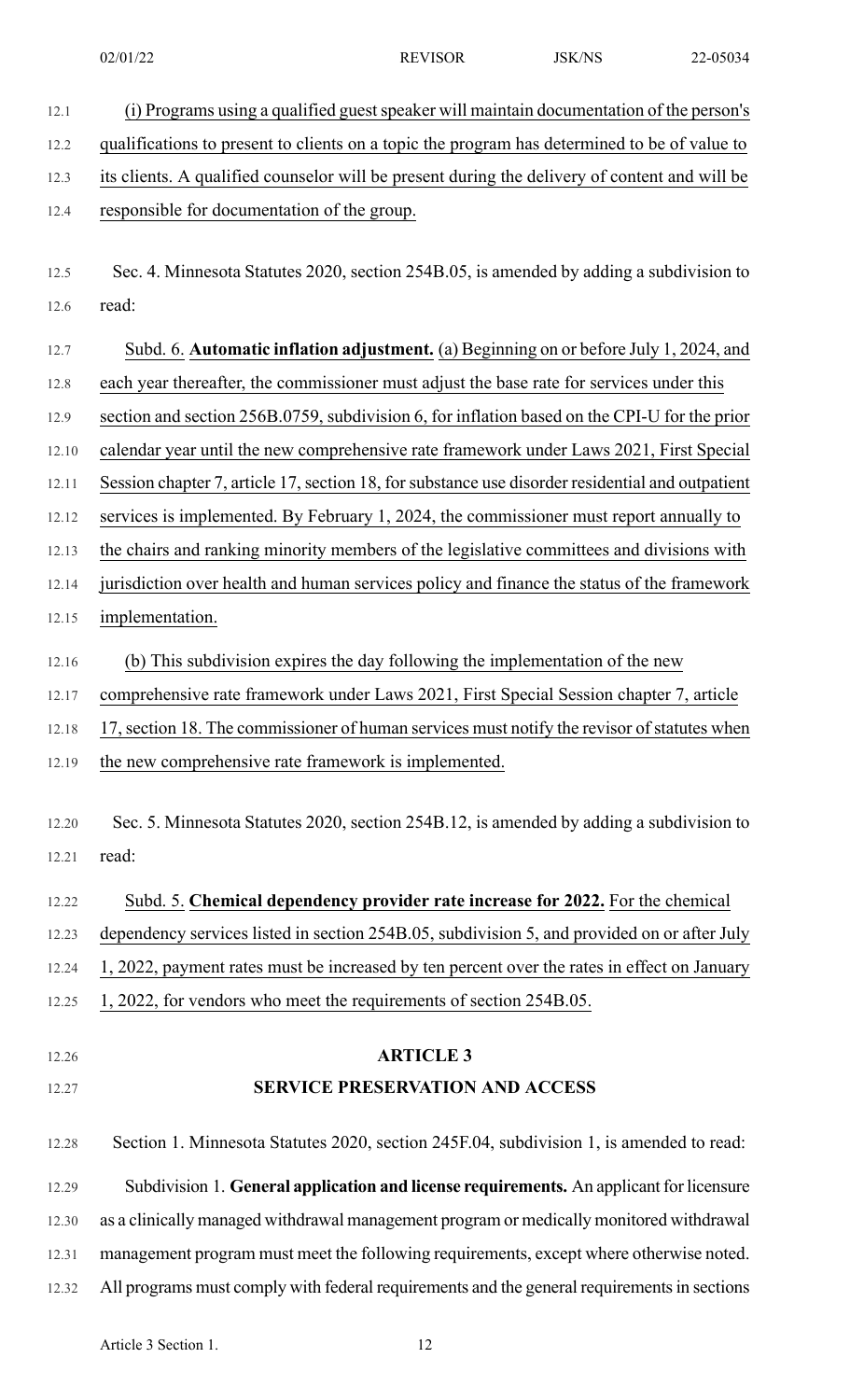13.1 626.557 and 626.5572 and chapters 245A, 245C, and 260E. A withdrawal management 13.2 program must be located in a hospital licensed under sections 144.50 to 144.581, or must

13.3 be a supervised living facility with a class A or B license from the Department of Health

13.4 under Minnesota Rules, parts 4665.0100 to 4665.9900.

- 13.5 Sec. 2. Minnesota Statutes 2020, section 245G.06, is amended by adding a subdivision to 13.6 read:
- 13.7 Subd. 2a. **Documentation of treatment services.** The staff member who provides the
- 13.8 treatment service must document in the client record the date, type, and amount of each
- 13.9 treatment service provided to a client within seven days of providing the treatment service.

13.10 **EFFECTIVE DATE.** This section is effective August 1, 2022.

13.11 Sec. 3. Minnesota Statutes 2020, section 245G.06, is amended by adding a subdivision to 13.12 read:

13.13 Subd. 2b. **Client record documentation requirements.** (a) The license holder must

13.14 document in the client record any significant event that occurs at the program within 24

13.15 business hours of the event. A significant event is an event that impacts the client's

13.16 relationship with other clients, staff, the client's family, or the client's treatment plan.

- 13.17 (b) A residential treatment program must document in the client record the following 13.18 items within 24 business hours that each occurs:
- 13.19 (1) medical and other appointments the client attended if known by the provider;
- 13.20 (2) concerns related to medications that are not documented in the medication
- 13.21 administration record; and

13.22 (3) concerns related to attendance for treatment services, including the reason for any 13.23 client absence from a treatment service.

- 13.24 Sec. 4. Minnesota Statutes 2020, section 245G.06, subdivision 3, is amended to read:
- 13.25 Subd. 3. **Documentation of treatment services; Treatment plan review.** (a) A review
- 13.26 of all treatment services must be documented weekly and include a review of:
- 13.27 (1) care coordination activities;
- 13.28 (2) medical and other appointments the client attended;
- 13.29 (3) issues related to medications that are not documented in the medication administration
- 13.30 record; and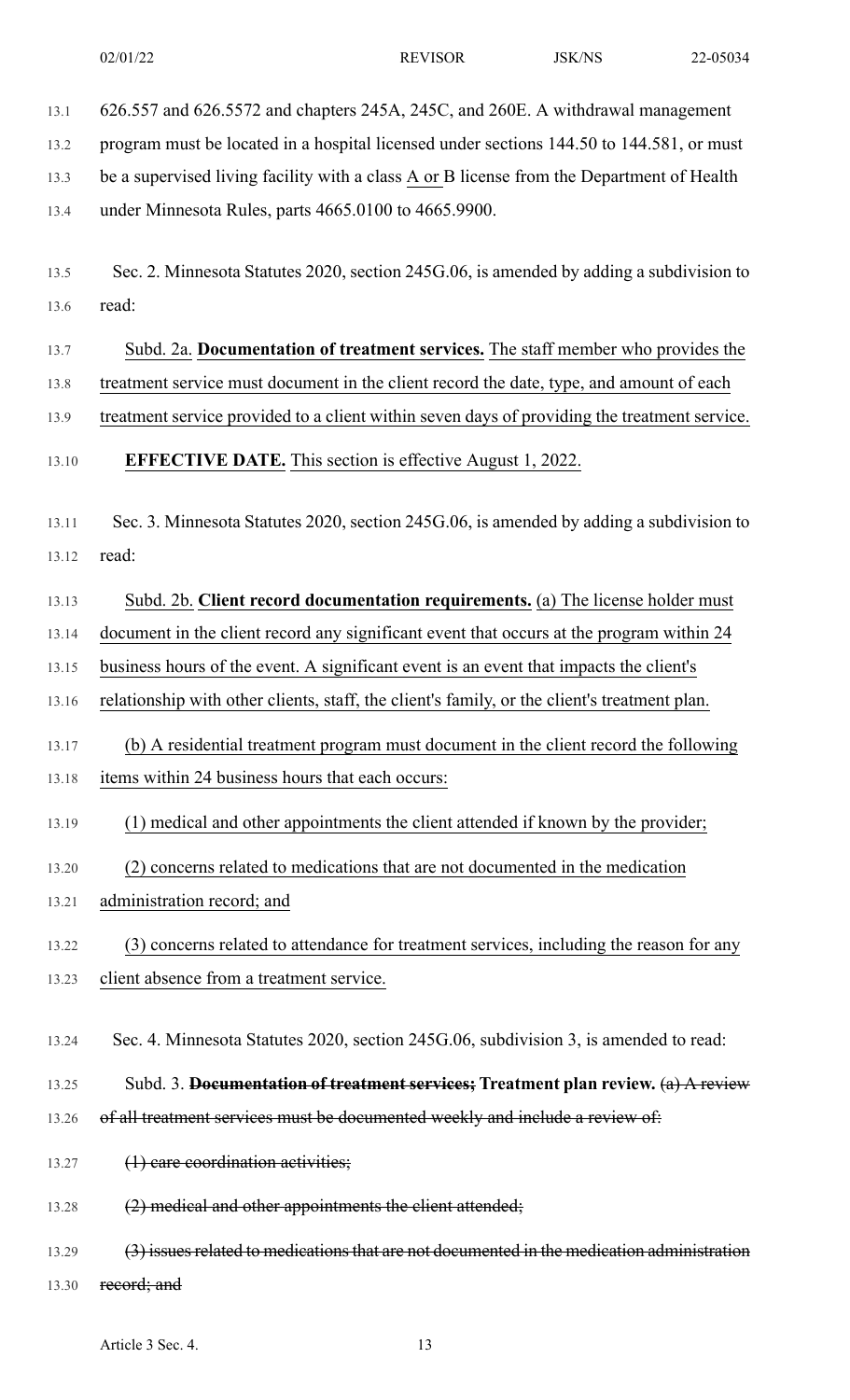14.1 (4) issues related to attendance for treatment services, including the reason for any client 14.2 absence from a treatment service. 14.3 (b) A note must be entered immediately following any significant event. A significant 14.4 event is an event that impacts the client's relationship with other clients, staff, the client's 14.5 family, or the client's treatment plan. 14.6  $\left\langle \epsilon \right\rangle$  A treatment plan review must be entered in a client's file weekly at least every 28 14.7 calendar days or after each treatment service, whichever is less frequent, by the staff member 14.8 providing the service an alcohol and drug counselor. The review must indicate the span of 14.9 time covered by the review and each of the six dimensions listed in section 245G.05, 14.10 subdivision 2, paragraph (c). The review must: 14.11 (1) indicate the date, type, and amount of each treatment service provided and the client's 14.12 response to each service; 14.13  $(2)(1)$  address each goal in the treatment plan and whether the methods to address the 14.14 goals are effective; 14.15  $(3)(2)$  include monitoring of any physical and mental health problems; 14.16  $(4)$  (3) document the participation of others; 14.17  $(5)$  (4) document staff recommendations for changes in the methods identified in the 14.18 treatment plan and whether the client agrees with the change; and 14.19  $(6)(5)$  include a review and evaluation of the individual abuse prevention plan according 14.20 to section 245A.65. 14.21 (d) Each entry in a client's record must be accurate, legible, signed, and dated. A late 14.22 entry must be elearly labeled "late entry." A correction to an entry must be made in a way 14.23 in which the original entry can still be read. 14.24 **EFFECTIVE DATE.** This section is effective August 1, 2022. 14.25 Sec. 5. Minnesota Statutes 2021 Supplement, section 256B.69, subdivision 9f, is amended 14.26 to read: 14.27 Subd. 9f. **Annual report on provider reimbursement rates.** (a) The commissioner, 14.28 by December 15 of each year, beginning December 15, 2021, shall submit to the chairs and 14.29 ranking minority members of the legislative committees with jurisdiction over health care 14.30 policy and finance a report on managed care and county-based purchasing plan provider 14.31 reimbursement rates.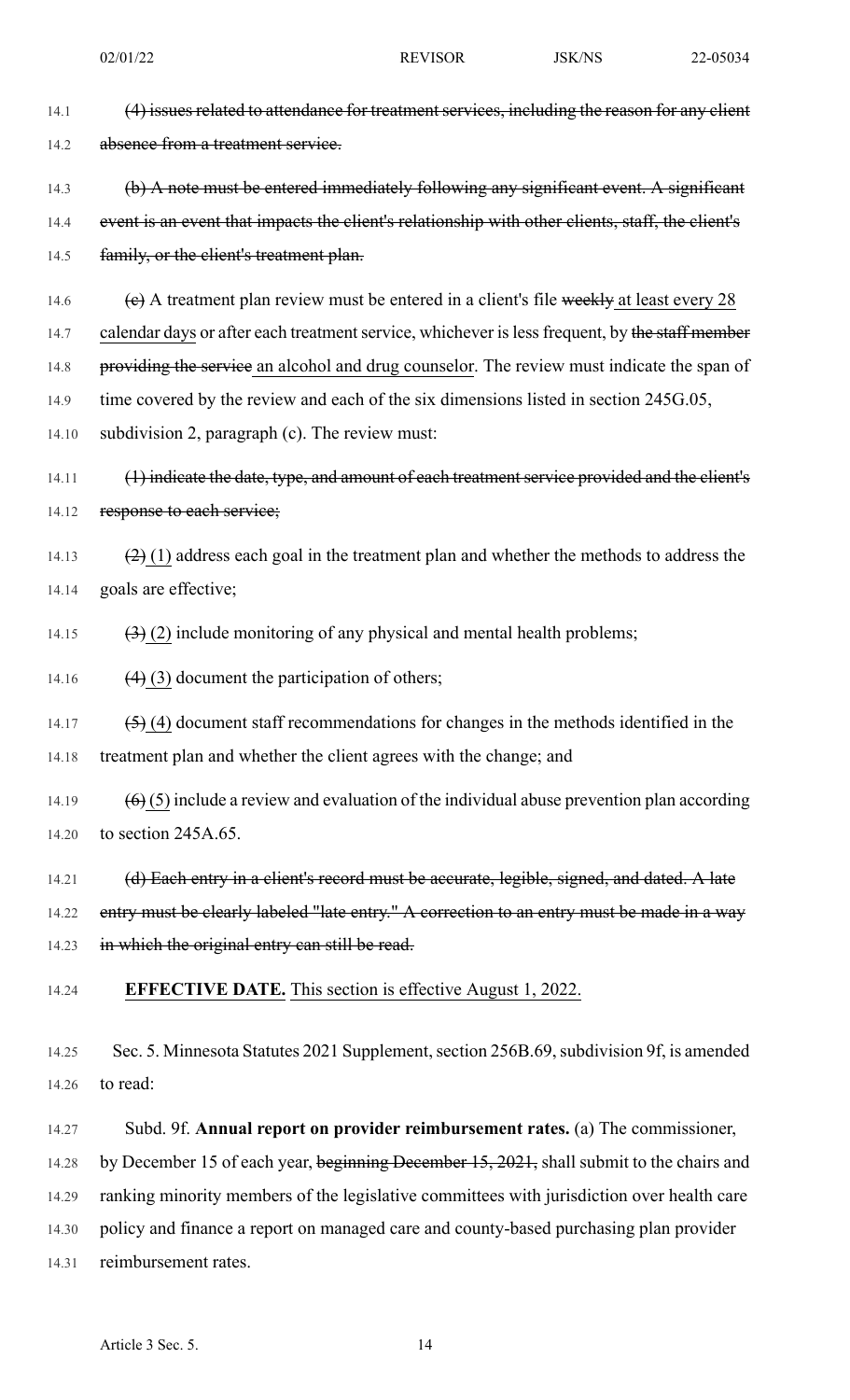15.1 (b) The report must include, for each managed care and county-based purchasing plan, 15.2 the mean and median provider reimbursement rates by county for the calendar year preceding 15.3 the reporting year, for the five most common billing codes statewide across all plans, in 15.4 each of the following provider service categories if within the county there are more than 15.5 three medical assistance enrolled providers providing the specific service within the specific 15.6 category: 15.7 (1) physician prenatal services; 15.8 (2) physician preventive services; 15.9 (3) physician services other than prenatal or preventive; 15.10 (4) dental services; 15.11 (5) inpatient hospital services; 15.12 (6) outpatient hospital services; and 15.13 (7) mental health services.; and 15.14 (8) substance use disorder services. 15.15 (c) The commissioner shall also include in the report: 15.16 (1) the mean and median reimbursement rates across all plans by county for the calendar 15.17 year preceding the reporting year for the billing codes and provider service categories 15.18 described in paragraph (b); and 15.19 (2) the mean and median fee-for-service reimbursement rates by county for the calendar 15.20 year preceding the reporting year for the billing codes and provider service categories 15.21 described in paragraph (b). 15.22 Sec. 6. Laws 2021, First Special Session chapter 7, article 11, section 38, is amended to 15.23 read: 15.24 Sec. 38. **DIRECTION TO THE COMMISSIONER; SUBSTANCE USE DISORDER**

# 15.25 **TREATMENT PAPERWORK REDUCTION.**

15.26 (a) The commissioner of human services, in consultation with counties, tribes, managed 15.27 care organizations, substance use disorder treatment professional associations, and other 15.28 relevant stakeholders, shall develop, assess, and recommend systems improvements to 15.29 minimize regulatory paperwork and improve systems for substance use disorder programs 15.30 licensed under Minnesota Statutes, chapter 245A, and regulated under Minnesota Statutes,